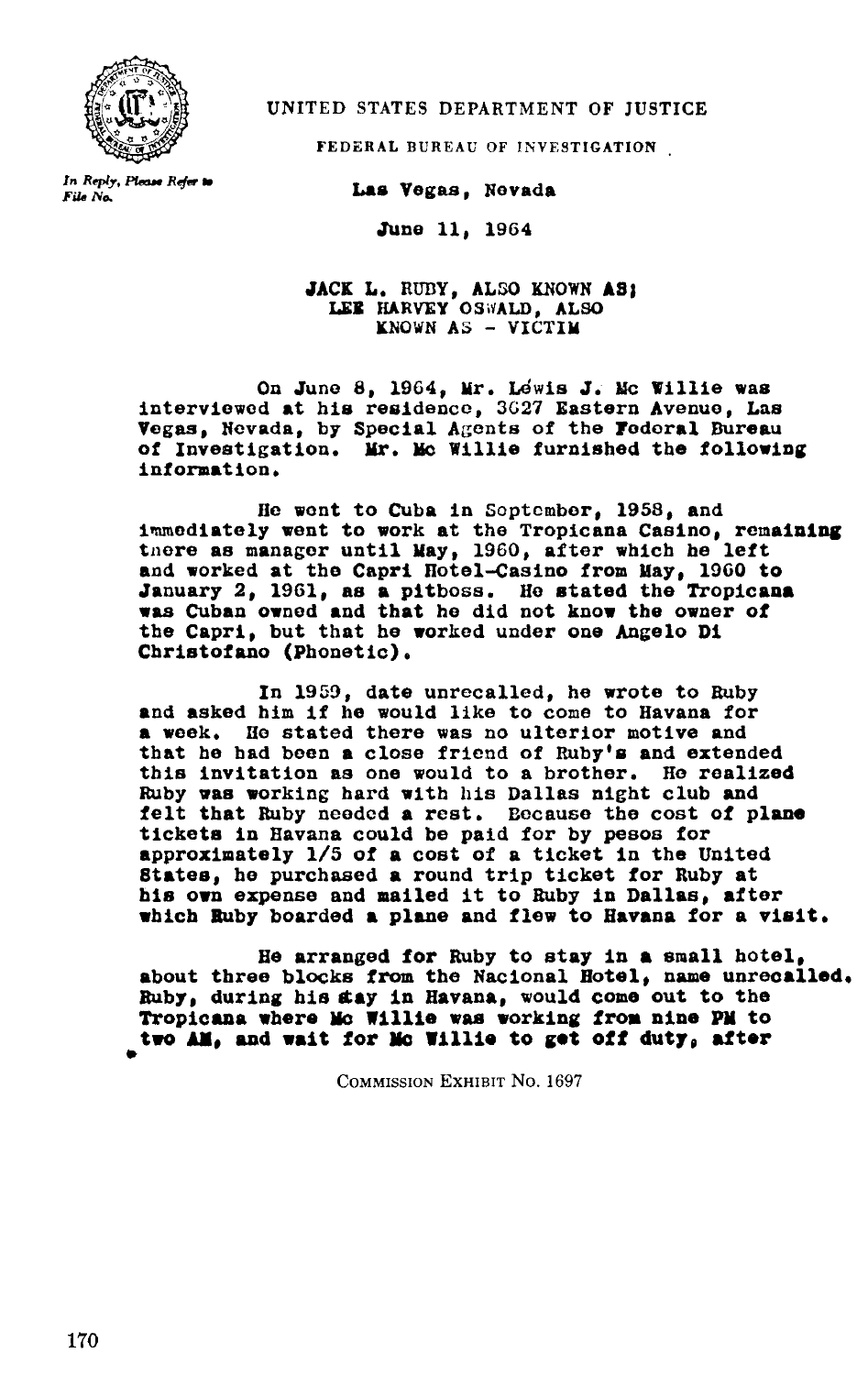which they would have a few drinks together. He does not know of any contacts made by Ruby, if any, and believes that Ruby was sightseeing as any other tourist during his Cuban stay.

With regard to the relationship between Castro supporters and the Havana gambling community, Mc Willie advised that as soon as Castro came into power, all Americans had to leave and that as far as he knows, prior to this time, there was no understanding between representatives of the gambling industry and Castro's supporters. He recalled that as soon as Castro took over, the hired help, such as the waiters , rebelled against Casino management and American ownership was forced out of the gambling business. Prior to that time there had been only speculation as to the fate of gambling interests should<br>a change in Government come about but Mc Willie knew of no arrangements or liaison betweso the gambling Interests and Castro .

Mc Willie characterizes Ruby as being completely apolitical and to his knowledge has no connections with the Castro or Batista supporters. He never heard Ruby mention politics or any political never heard Ruby mention politics or any political<br>connections except on one occasion in Dallas. Mc Willie indicated an acquaintance with Congressman Bruce Alger,<br>either a Representative or Senator from Texas, whose<br>either a Representative or Senator from Texas, whose wife was a patron of Ruby's night club . This acquaintance was more social and personal than political. Other than Alger, Mc Willie knows Ruby to be well acquainted with virtually every officer of the Dallas Police force and had an arrangement whereby off duty policemen were hired at Ruby's expense to maintain order in his night club. Here again Mc Willie did not feel that Ruby's acquaintance with police officers stemmed from political interests but rather that Ruby had a genuine liking for law enforcement officers. He also noted that Ruby is not a gambier and does not know the gambiing business<br>further indicating to him that Ruby had no motive in not a gambler and does not know the gambling business. visiting Cuba other than for a week of rest and relaxation.

 $-2 -$ 

COMMISSION EXHIBIT No. 1697-Continued

JACK L . RUBY

Regarding prisoners of war, He Willie stated that he had not been imprisoned nor were any of his friends; however, he had heard that Harvey Harr, who had worked at the Nacional Casino had been imprisoned for a year after Castro took control . He has since seen Harr In Las Vegas but does not know his present whereabouts. He stated Harr was arrested after he, Mc Willie, left Havana. Mc Willie recalled that diplomatic relations between Cuba and the United States were abrogated on January 3, 1961, the day after Will is left Cuba and that Harr bad remained in Cuba after Mc Willie's departure. He does not know why flarr<br>" departure in the second the bolies that all increases was arrested but expressed the belief that all Americans who had not heeded <sup>a</sup> Warning to leave Havana faced arrest. To his knowledge, Harr and Ruby are not acquainted. Mc Willie stated that he personally left Havana to avoid arrest. He recalled a Captain Morgan whom he had known casually who had been with Castro in the mountains and whom he later understood had been arrested by Castro and put before a firing squad<br>however to get and accelerate connection of the Castri because he was not completely sympathetic with Castro's cause . He stated he does not know a Robert Mc Weown .

He Willie denied that he had had any contact with anyone concerning sale of jeeps or guns or the smuggling of refugees out of Cuba or release of any of Castro's prisoners. He stated that likewise to his knowledge Ruby had taken no action in behalf of such prisoners . He did recall that Ruby kept a couple of old guns at his residence, although he was not a gun collector. These were kept for his personal use as protection against intruders and not for any active aggressive use to the best of his knowledge. He feels certain that Ruby had no contact With anyone interested in the sale of weapons or jeeps under any circumstances.

With further regard to the air line ticket purchased by Me Willie, he stated that as best he can recall, the peso evaluation of this ticket was about \$'75 .00, and that he had personally absorbed the cost .

 $-3 - 1$ 

COMMISSION EXHIBIT No. 1697-Continued